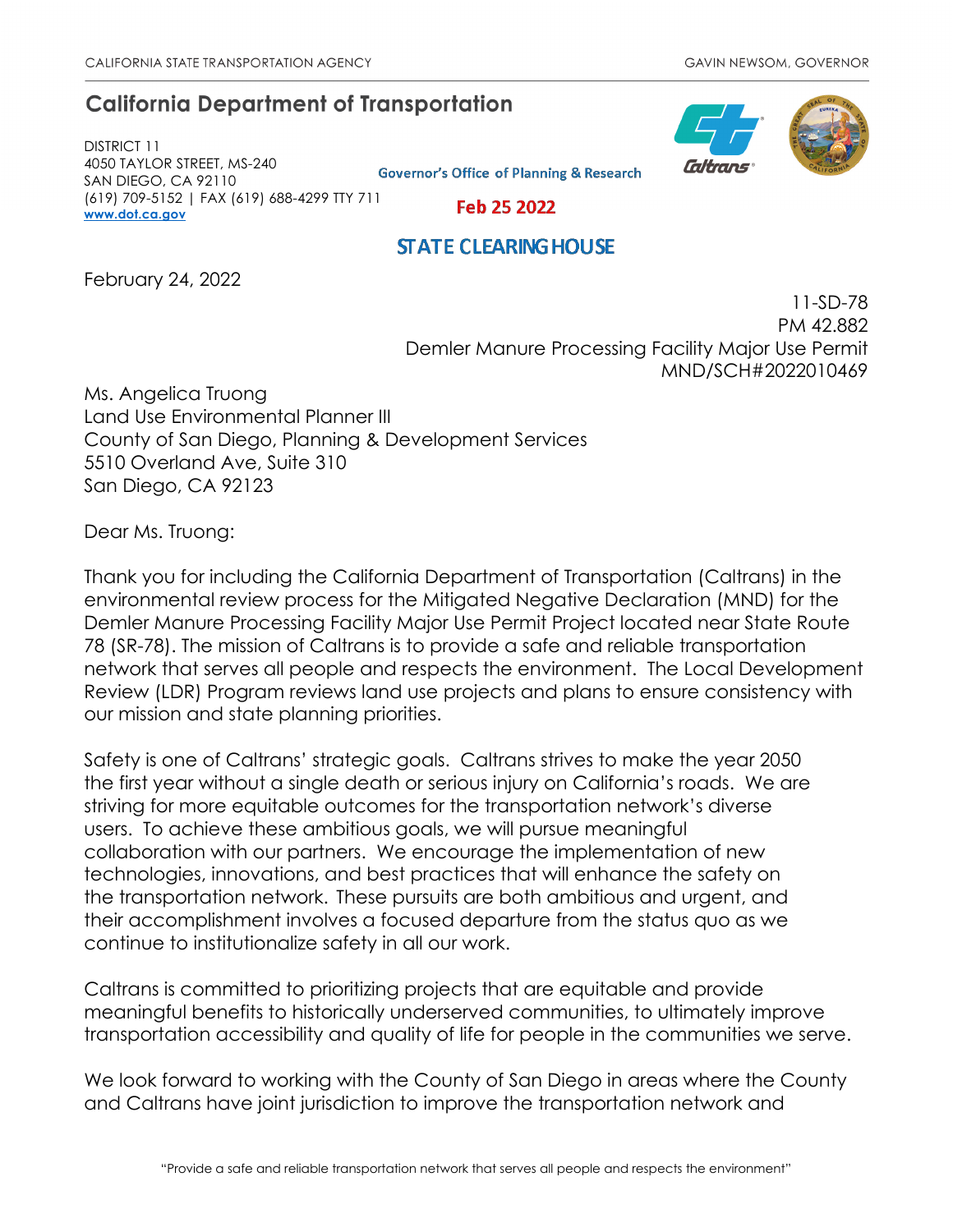connections between various modes of travel, with the goal of improving the experience of those who use the transportation system.

Caltrans has the following comments:

# **Traffic Engineering and Analysis**

• Caltrans requests that the County condition the applicant to pave the gravel area of the main driveway (Existing Egg Ranch Access: Primary) at the truck path to reduce the amount of gravel entering Caltrans Right-of-Way (R/W) from semi-trucks.

## **Hydrology and Drainage Studies**

- Please provide off site hydrology and hydraulics studies, proposed drainage and proposed grading plans for Caltrans to review.
	- o Provide drainage plans and details. Provide existing and proposed drainage facilities.
	- o Provide existing and proposed 2-foot contour grading with legible callouts.
	- o Include detention basin details of inlets/outlet and proposed basin grading, include in detention basin calculations:
		- Plan schematic
		- **Elevation vs storage tables**
		- **Elevation vs area tables**
		- **Elevation vs outlet flow (stage outflow)**
		- **Inflow vs outflow**
		- **Elevation vs time (stage time)**
		- Volume vs time (storage time)
- Provide a Drainage Study showing 100-year storm event calculations and 25- year storm event calculations.
- Provide on-site hydrology and hydraulic studies per the Highway Design Manual (HDM) methodologies and per Caltrans policies and procedures.
	- o Provide all available Caltrans drainage facility as-built and R/W Maps.
	- o Provide survey data of onsite system that the development will be draining to.
- On all plans, show Caltrans' R/W and SR-78 centerline.
- Early coordination with Caltrans is recommended.
- Caltrans generally does not allow development projects to impact hydraulics within the State's R/W. Any modification to the existing Caltrans drainage and/or increase in runoff to State facilities will not be allowed.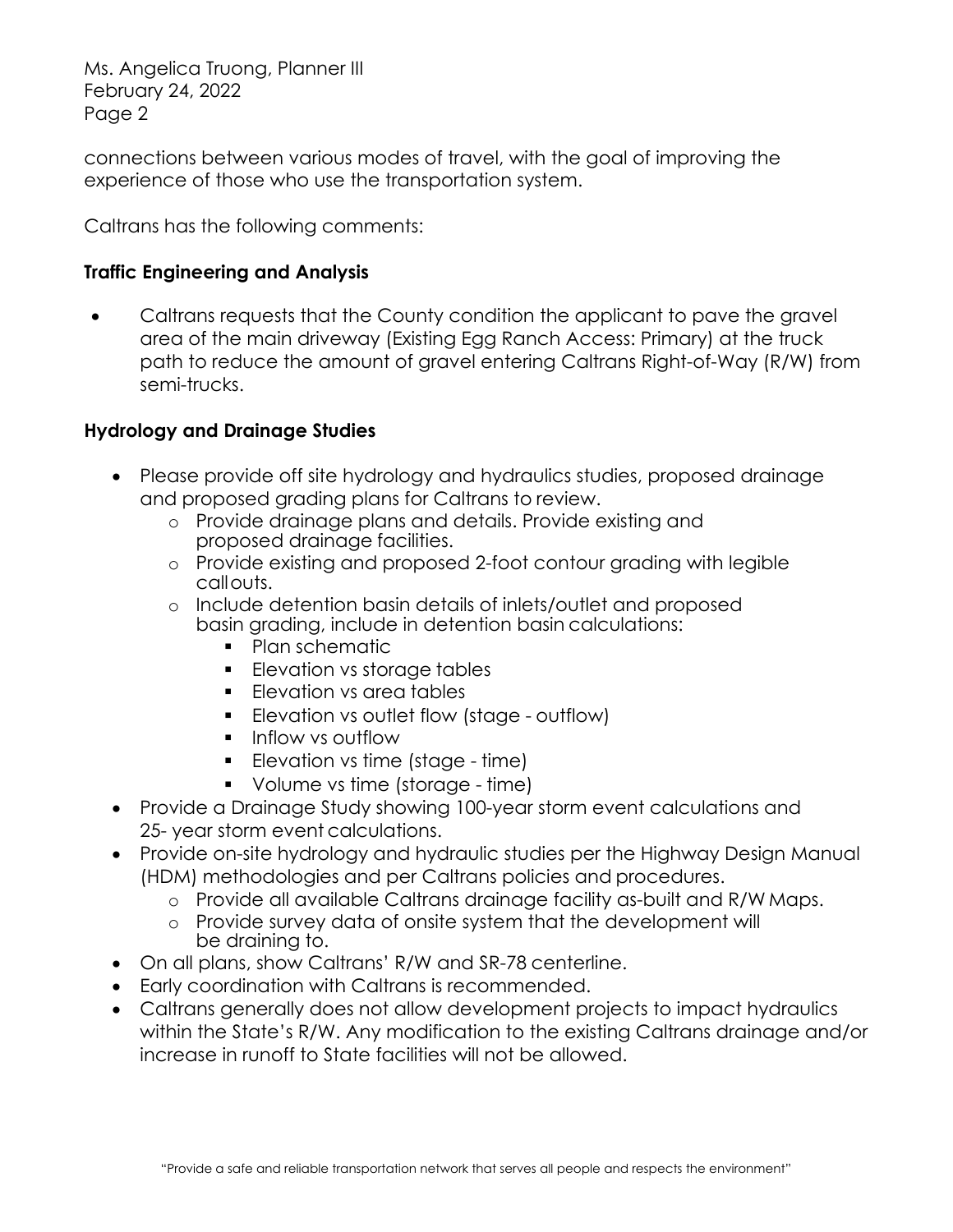### **Complete Streets and Mobility Network**

Caltrans views all transportation improvements as opportunities to improve safety, access, and mobility for all travelers in California and recognizes bicycle, pedestrian and transit modes as integral elements of the transportation network. Caltrans supports improved transit accommodation through the provision of Park and Ride facilities, improved bicycle and pedestrian access and safety improvements, signal prioritization for transit, bus on shoulders, ramp improvements, or other enhancements that promotes a complete and integrated transportation network. Early coordination with Caltrans, in locations that may affect both Caltrans and the County of San Diego, is encouraged.

To reduce greenhouse gas emissions and achieve California's Climate Change target, Caltrans is implementing Complete Streets and Climate Change policies into State Highway Operations and Protection Program (SHOPP) projects to meet multi-modal mobility needs. Caltrans looks forward to working with the County to evaluate potential Complete Streets projects.

## **Land Use and Smart Growth**

Caltrans recognizes there is a strong link between transportation and land use. Development can have a significant impact on traffic and congestion on State transportation facilities. In particular, the pattern of land use can affect both local vehicle miles traveled and the number of trips. Caltrans supports collaboration with local agencies to work towards a safe, functional, interconnected, multi-modal transportation network integrated through applicable "smart growth" type land use planning and policies.

The County should continue to coordinate with Caltrans to implement necessary improvements at intersections and interchanges where the agencies have joint jurisdiction.

# **Traffic Control Plan/Hauling**

Caltrans has discretionary authority with respect to highways under its jurisdiction and may, upon application and if good cause appears, issue a special permit to operate or move a vehicle or combination of vehicles or special mobile equipment of a size or weight of vehicle or load exceeding the maximum limitations specified in the California Vehicle Code. The Caltrans Transportation Permits Issuance Branch is responsible for the issuance of these special transportation permits for oversize/overweight vehicles on the State Highway network. Additional information is provided online at:<http://www.dot.ca.gov/trafficops/permits/index.html>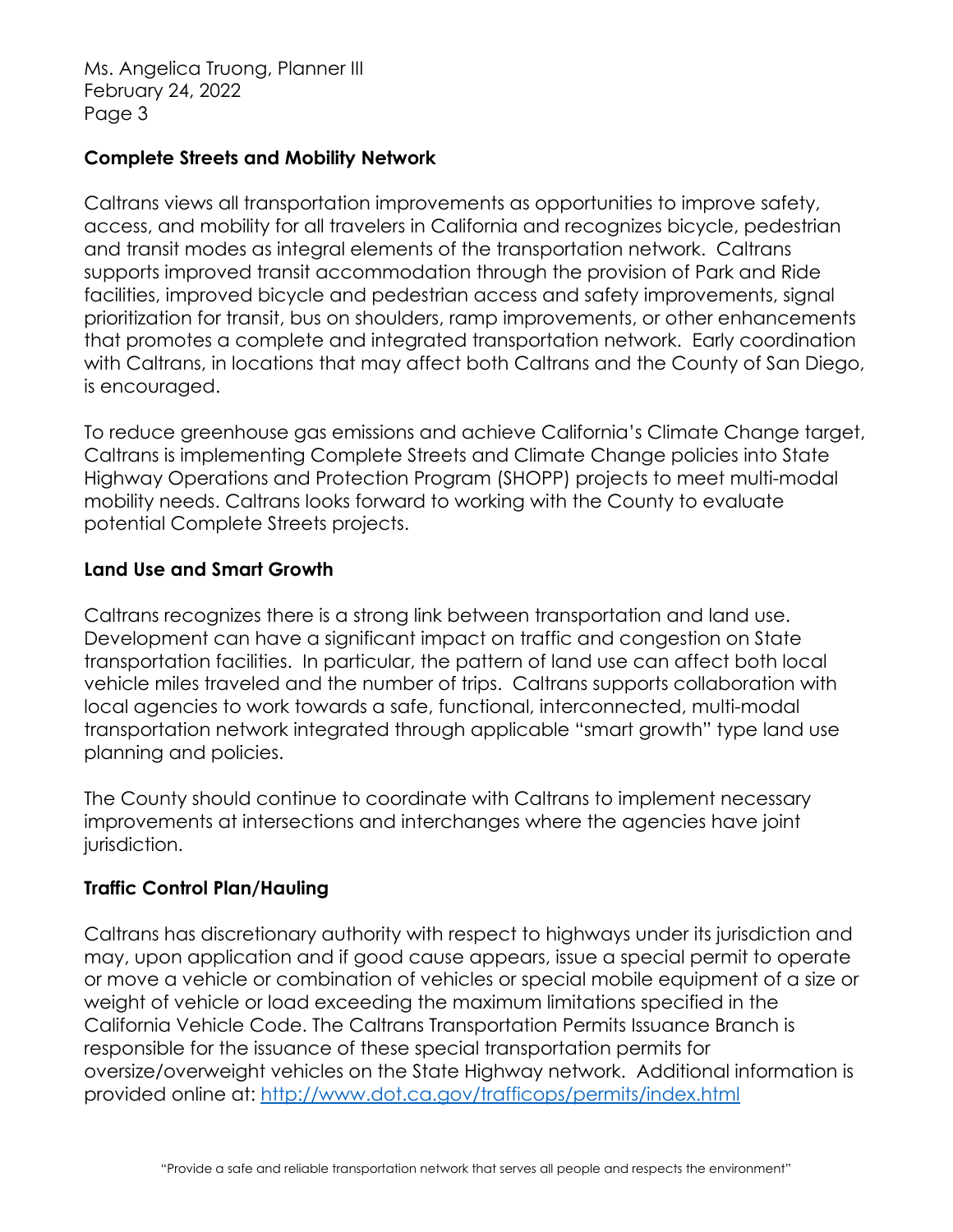A Traffic Control Plan is to be submitted to Caltrans District 11, including the intersections along SR-78 within the project area, at least 30 days prior to the start of any construction. Traffic shall not be unreasonably delayed. The plan shall also outline suggested detours to use during closures, including routes and signage.

Potential impacts to the highway facilities (SR-78) and traveling public from the detour, demolition and other construction activities should be discussed and addressed before work begins.

## **Noise**

The applicant must be informed that in accordance with 23 Code of Federal Regulations (CFR) 772, Caltrans is not responsible for existing or future traffic noise impacts associated with the existing configuration of SR-78.

## **Environmental**

### Air Quality

The Air Quality Assessment Report dated 10/13/2021 and the Greenhouse Gas Screening Letter dated 10/13/2021 of the MND have satisfied the requirements to evaluate and address air quality impacts from the proposed project.

#### Hazardous Waste

The Hazards and Hazardous Material section of the IS has satisfied the requirements to evaluate and address hazardous waste impacts from the proposed project.

A hazardous waste concern for this project is aerially deposited lead (ADL). Elevated levels of ADL are common in the soil adjacent to State highways and can also be found underneath some existing road surfaces due to past construction activities. ADL is usually found within 30 feet of the edge of the pavement and within the top six inches of the soil. In some cases, the lead is as deep as two to three feet below the surface. The Department of Toxic Substances Control (DTSC) sets regulatory thresholds for lead in soil, based on risk assessment work performed by CalEPA's Office of Environmental Health Hazard Assessment (OEHHA). It is the Permittee's responsibility to comply with the DTSC ADL requirements for roadway soil management.

#### Noise

The Noise Assessment Report dated 10/16/2021 of the MND has satisfied the requirements to evaluate and address noise impacts from the proposed development.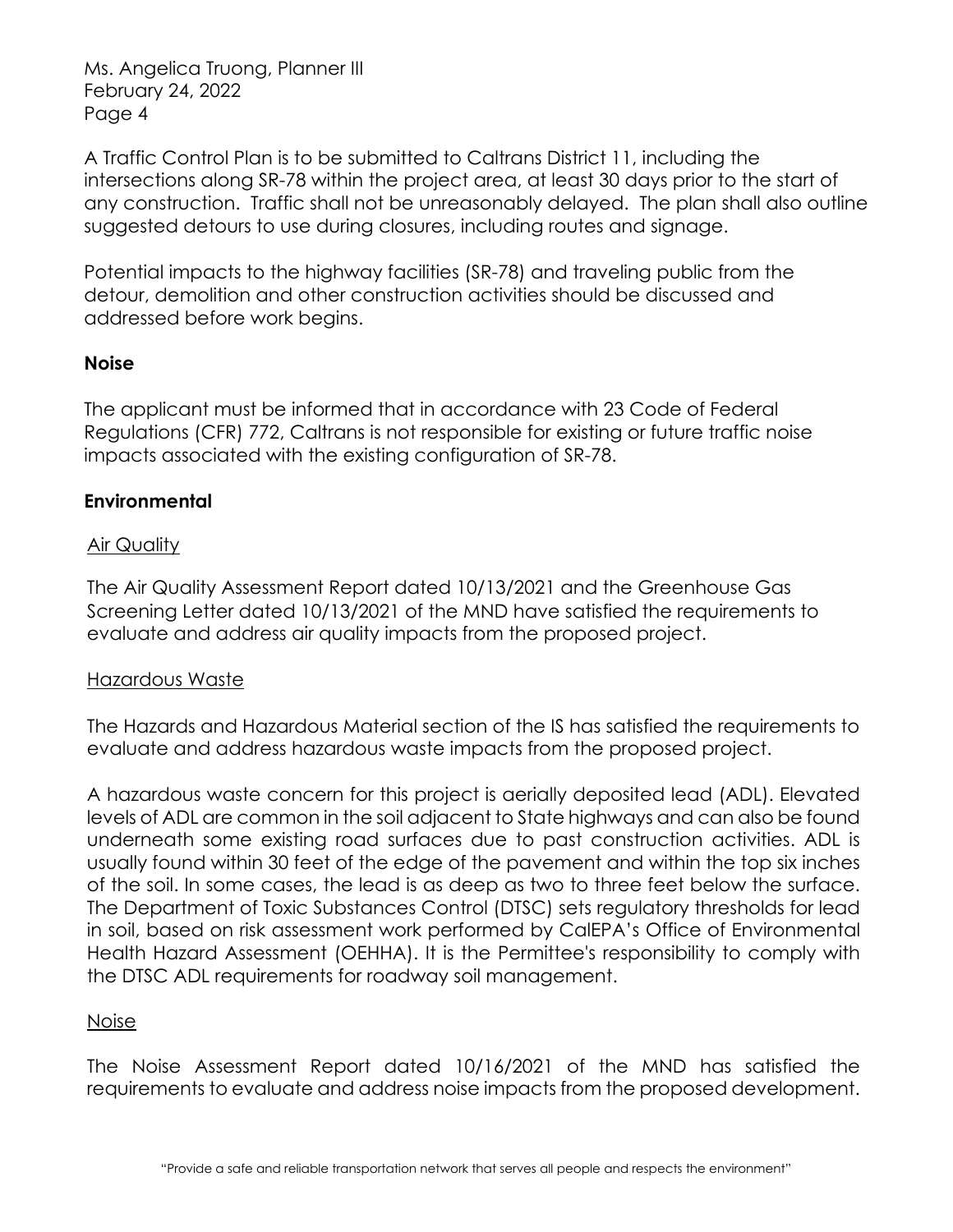It should be recognized that definition and evaluation of geologic and environmental conditions are a difficult and inexact science. Judgments leading to conclusions and recommendations are generally made with incomplete knowledge of the subsurface conditions present due to the limitations of data from field studies. Although risk can never be eliminated, more detailed and extensive studies yield more information, which may help understand and manage the level of risk.

Caltrans welcomes the opportunity to be a Responsible Agency under the California Environmental Quality Act (CEQA), as we have some discretionary authority of a portion of the project that is in Caltrans' R/W through the form of an encroachment permit process. We look forward to the coordination of our efforts to ensure that Caltrans can adopt the alternative and/or mitigation measure for our R/W. We would appreciate meeting with you to discuss the elements of the EIR that Caltrans will use for our subsequent environmental compliance.

An encroachment permit will be required for any work within the Caltrans' R/W prior to construction. As part of the encroachment permit process, the applicant must provide approved final environmental documents for this project, corresponding technical studies, and necessary regulatory and resource agency permits. Specifically, CEQA determination or exemption. The supporting documents must address all environmental impacts within the Caltrans' R/W and address any impacts from avoidance and/or mitigation measures.

We recommend that this project specifically identifies and assesses potential impacts caused by the project or impacts from mitigation efforts that occur within Caltrans' R/W that includes impacts to the natural environment, infrastructure including but not limited to highways, roadways, structures, intelligent transportation systems elements, on-ramps and off-ramps, and appurtenant features including but not limited to lighting, signage, drainage, guardrail, slopes and landscaping. Caltrans is interested in any additional mitigation measures identified for the project's draft Environmental Document.

### **Broadband**

Caltrans recognizes that teleworking and remote learning lessen the impacts of traffic on our roadways and surrounding communities. This reduces the amount of VMT and decreases the amount of greenhouse gas (GHG) emissions and other pollutants. The availability of affordable and reliable, high speed broadband is a key component in supporting travel demand management and reaching the state's transportation and climate action goals.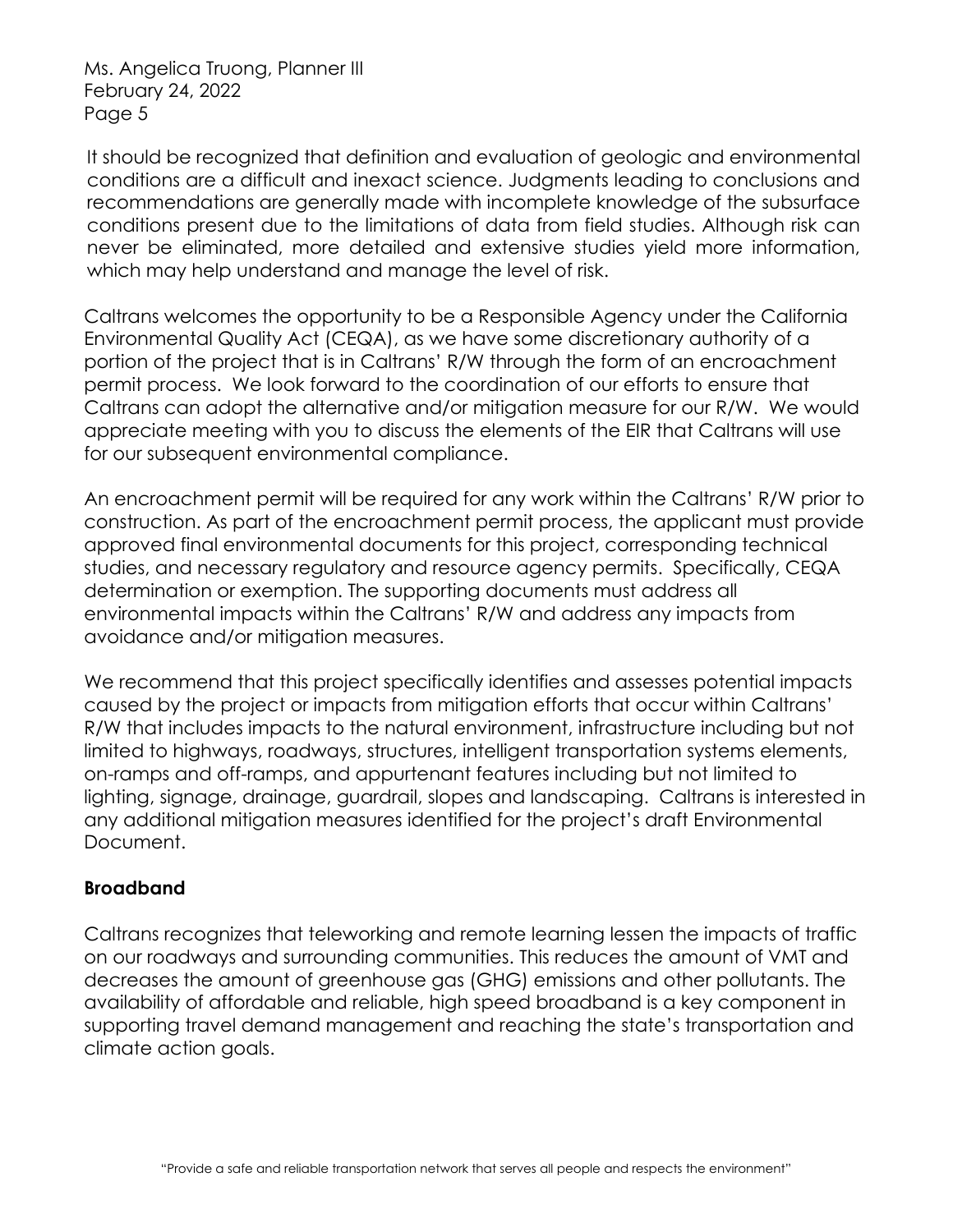#### **Mitigation**

Caltrans endeavors that any direct and cumulative impacts to the State Highway network be eliminated or reduced to a level of insignificance pursuant to the CEQA and National Environmental Policy Act (NEPA) standards.

#### **Right-of-Way**

Any work performed within Caltrans' R/W will require discretionary review and approval by Caltrans and an encroachment permit will be required for any work within the Caltrans' R/W prior to construction. As part of the encroachment permit process, the applicant must provide an approved final environmental document including the CEQA determination addressing any environmental impacts with the Caltrans' R/W, and any corresponding technical studies.

Per Business and Profession Code 8771, perpetuation of survey monuments by a licensed land surveyor is required, if they are being destroyed by any construction.

Any work performed within Caltrans' R/W will require discretionary review and approval by Caltrans and an encroachment permit will be required for any work within the Caltrans' R/W prior to construction.

Additional information regarding encroachment permits may be obtained by contacting the Caltrans Permits Office at (619) 688-6158 or emailing [D11.Permits@dot.ca.gov](mailto:D11.Permits@dot.ca.gov) or by visiting the website at [https://dot.ca.gov/programs/traffic-operations/ep.](https://dot.ca.gov/programs/traffic-operations/ep) Early coordination with Caltrans is strongly advised for all encroachment permits.

#### **Right-of-Way Utilities**

It is also understood by our agency that no new utility crossings on State facilities will occur as a result of this project. However, any work performed within Caltrans' R/W will require discretionary review and approval by Caltrans and an encroachment permit will be required for any work within the Caltrans' R/W prior to construction. As part of the encroachment permit process, the applicant must provide an approved final environmental document including the CEQA determination addressing any environmental impacts within the Caltrans' R/W, and any corresponding technical studies.